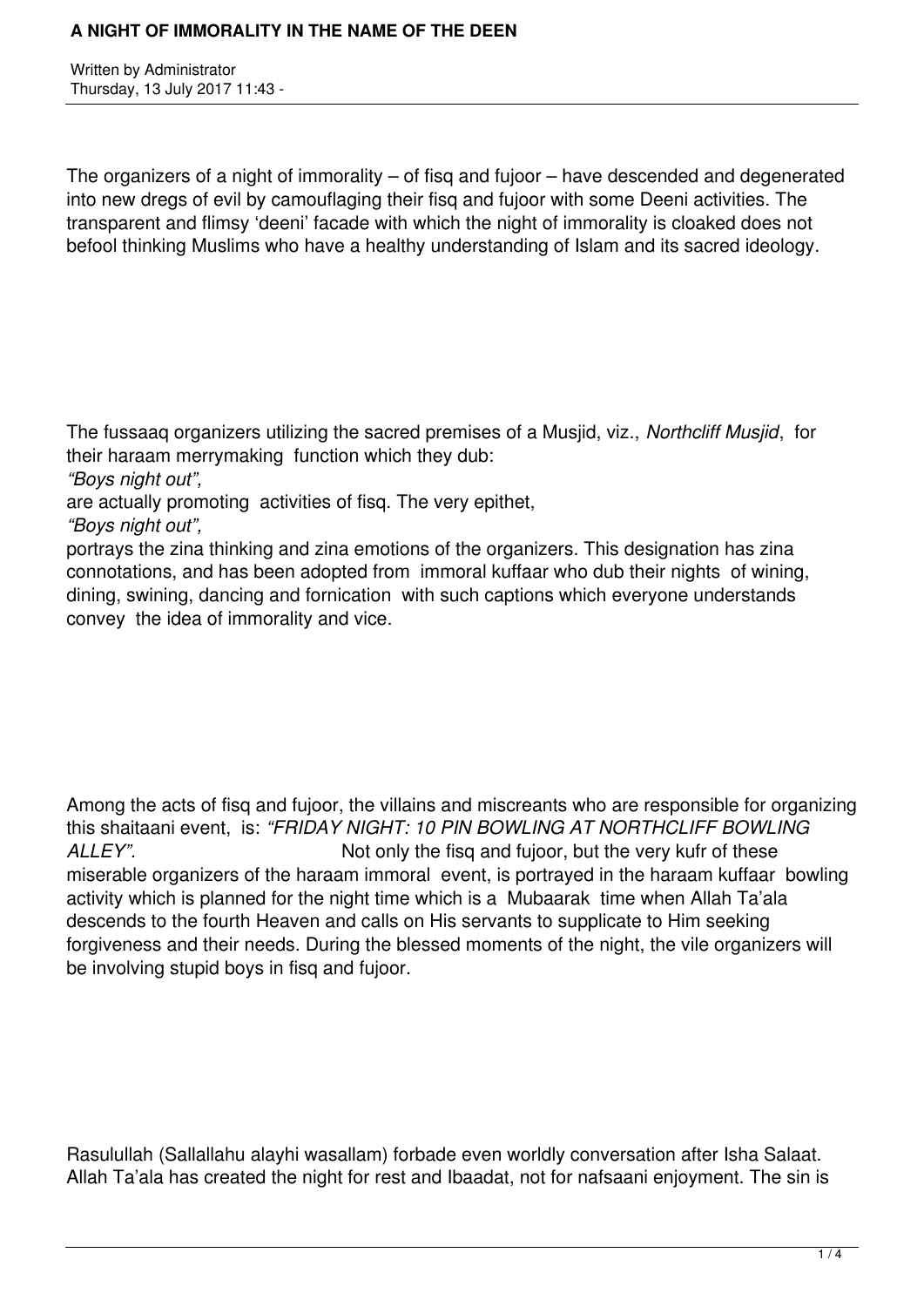## **A NIGHT OF IMMORALITY IN THE NAME OF THE DEEN**

Written by Administrator Thursday, 13 July 2017 11:43 -

aggravated by its commission during the night time and with the deception of dubbing the occasion a 'deeni' function. It is a pure shaitaani event. This is the way shaitaan operates. By degrees he entangles people in his web of satanism. He presents deeni hues and deeni acts to entice ignoramuses into his snare, and he makes the best use of his agents to organize such deceptive 'deeni' events to ensnare Muslims and to corrupt their Imaan and destroy their morality.

The haraam immoral merrymaking shaitaaniyat is advertised by the agents of Iblees as an *"OV ERNIGHT YOUTH PROGRAMME".* 

Undoubtedly, it is an overnight programme of shaitaaniyat in which the nafs will find expression and gratification for its base desires. Among the acts of shaitaaniyat is:

*"Late night refreshments."* 

Such "late night refreshments" are items on the programmes of kuffaar entertainment activities which consist of late night wining, dining, swining, dancing and fornication. Such late night gluttony is not part of Islamic culture. It is an act of shaitaan.

Warning us to beware of cultivating kuffaar attitudes, the Qur'aan Majeed says:

 *"The life of this world is but play and amusement whilst the abode of the Aakhirat is best for those who fear (Allah) What! Have you no intelligence?"* 

Merrymaking and gluttony are not for Muslims. The matter is aggravated when fisg and fujoor accompany the merrymaking. The sin is further aggravated when it is perpetrated in a holy time such as the night time when Allah's special *Tajalli (Divine Manifestation)* descends to the Fourth Samaa' (Heaven).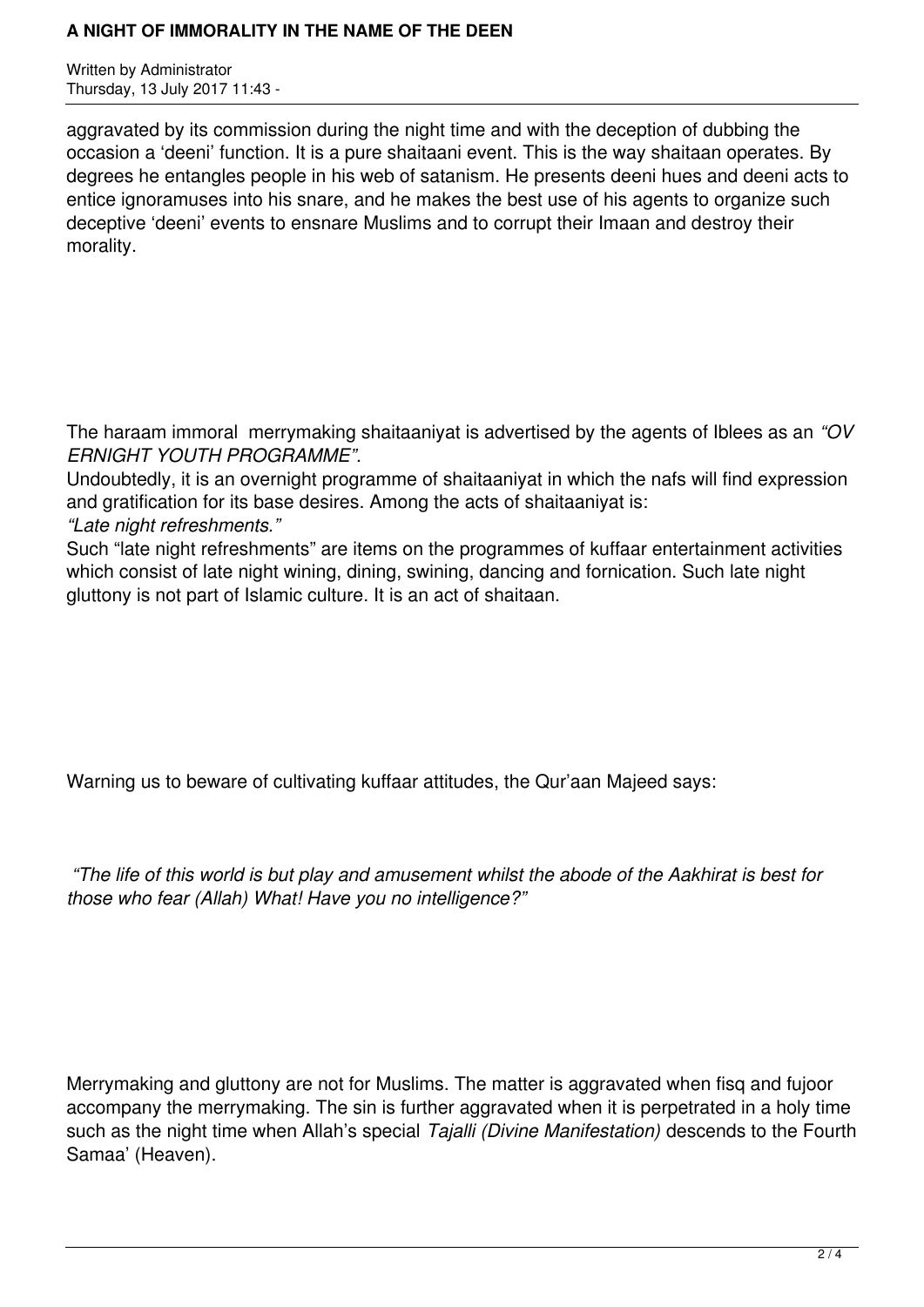Written by Administrator Thursday, 13 July 2017 11:43 -

Among the Signs of the Impending Hour of Qiyaamah, according to the Hadith, are:

- 1) The pursuit of Deeni Knowledge for objectives other than the Deen.
- 2) The pursuit of the dunya with acts of the Deen.

Both these Signs of Qiyaamah are rampant and conspicuous in the present era. The vast majority of those pursuing Ilm-e-Deen, do so for ulterior motives, not for Allah's Pleasure, and not for Salvation in the Aakhirah.

Deeni acts are presented as a front for worldly objectives. In the name of the Deen, fisq, fujoor and even kufr is promoted and pursued. Almost all public 'deeni' functions and jalsahs of this age are among the Signs of Qiyaamah. Just imagine, a night of fisq and fujoor bearing a zina-coated epithet organized to gratify the nafs, and to pursue other despicable worldly objectives in the name of the Deen!!!

Parents and youngsters who have any understanding of the demands of the Deen should not in any way whatsoever support this satanic haraam function being organized by the agents of